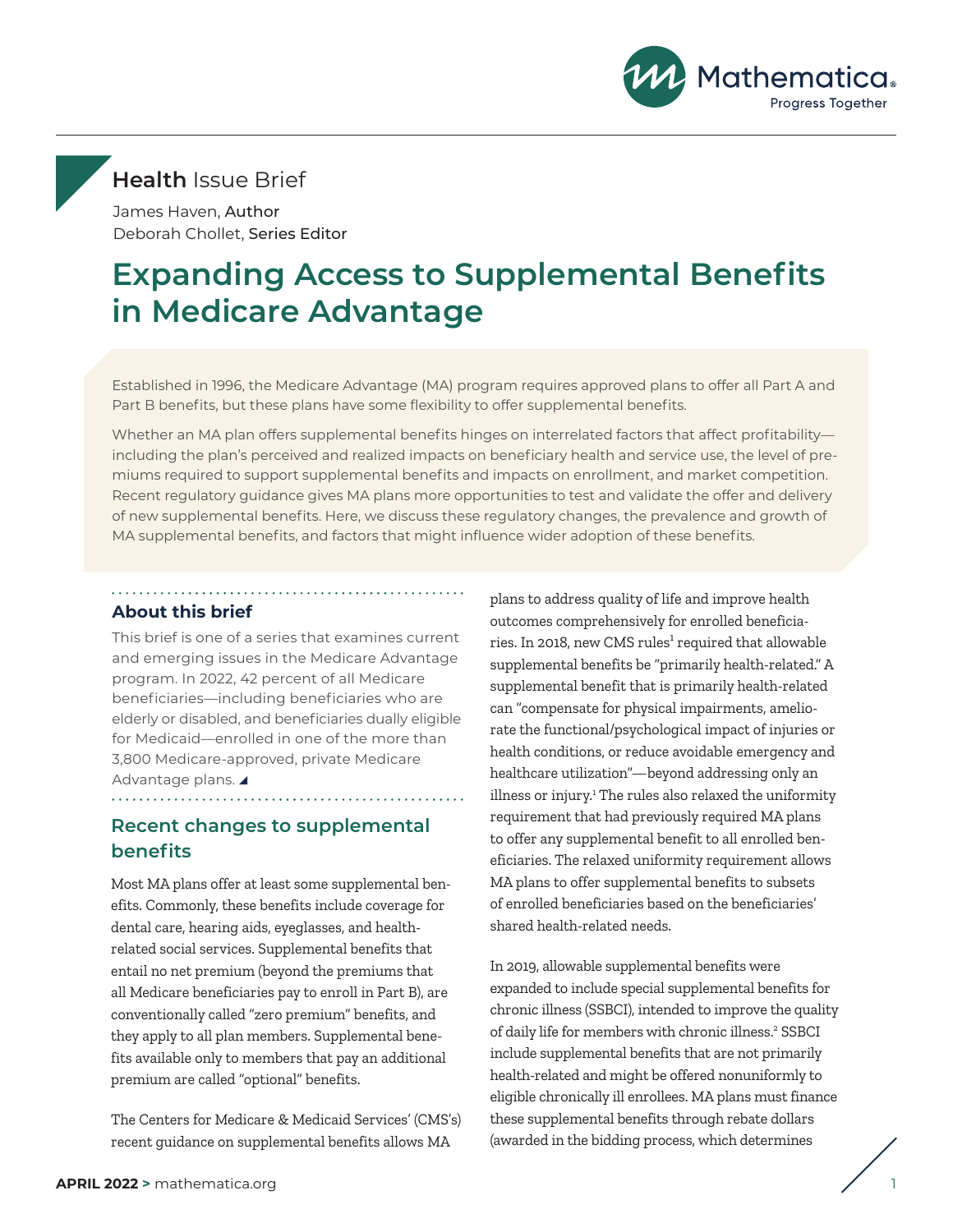<span id="page-1-0"></span>how much Medicare pays the plan per beneficiary),<sup>[3](#page-3-0)</sup> or by charging additional premiums. MA plans might place cost sharing requirements and other utilization controls on the coverage of supplemental benefits, limiting their use.

# **Growth of supplemental benefit offerings in 2022**

The number of MA plans that offer supplemental benefits has grown at double-digit rates in recent years. As shown in Table 1, the number of MA plans that offer the most common supplemental benefits—including vision, dental, and hearing benefits, as well as transportation, meals, and acupuncture increased at least 10 percent per year in 2021 and 2022, and as much as 65 percent.

The high degree of flexibility in offering supplemental benefits (now clarified in regulation) enables MA plans to test whether certain benefits might reduce use of costly medical care by improving health outcomes.

In turn, many health care technology start-ups have moved into the MA market, attempting to combine flexible benefit design with advanced data analytics and pulling market share from established insurers, such as Humana and Cigna. MA plans' profitability relies heavily on enrollment volume, and they aggressively market supplemental benefits to attract and retain enrollment.[4](#page-3-0)

With new flexibility to offer targeted supplemental benefits, MA plans are increasingly offering these benefits—although market dynamics still appear to favor zero premium supplemental benefits, available to all enrollees with no additional premium. However, nearly 31 percent of MA plans that offer comprehensive dental benefits offer optional comprehensive dental (with additional premiums) in 2022, and 20 percent offer optional preventive dental benefits (Figure 1). High demand for dental benefits among Medicare beneficiaries might encourage further offer of these benefits, while market competition might

|                                        | <b>Number of plans</b> |       |       | Change from prior year<br>(percentage) |      |
|----------------------------------------|------------------------|-------|-------|----------------------------------------|------|
| <b>Supplemental</b><br>benefit         | 2020                   | 2021  | 2022  | 2021                                   | 2022 |
| Eye exams                              | 4,129                  | 4,716 | 5,187 | 14.2                                   | 10.0 |
| Eye wear                               | 3,845                  | 4,479 | 5,041 | 16.5                                   | 12.5 |
| Dental preventative                    | 3,767                  | 4,396 | 4,944 | 16.7                                   | 12.5 |
| Dental comprehensive                   | 3,247                  | 3,935 | 4,625 | 21.2                                   | 17.5 |
| <b>Fitness</b>                         | 3,863                  | 4,494 | 5,017 | 16.3                                   | 11.6 |
| Hearing exams                          | 3,878                  | 4,517 | 5,070 | 16.5                                   | 12.2 |
| Hearing aids                           | 3,645                  | 4,326 | 4,931 | 18.7                                   | 14.0 |
| Transportation                         | 1,893                  | 2,243 | 2,648 | 18.5                                   | 18.1 |
| Meals                                  | 2,018                  | 2,734 | 3,632 | 35.5                                   | 32.8 |
| Acupuncture                            | 942                    | 1,154 | 1,909 | 22.5                                   | 65.4 |
| Any supplemental<br>benefit, all plans | 5,613                  | 6,247 | 6,855 | 11.3                                   | 9.7  |

### **Table 1. Counts and trends of plans offering supplemental benefits**

Source: Mathematica estimates derived from Centers for Medicare & Medicaid Services. "PBP Benefits – 2022 (Updated as of 01/03/2022)." Available at [https://www.cms.gov/httpswwwcmsgovresearch-statistics-data-and-sys](https://www.cms.gov/httpswwwcmsgovresearch-statistics-data-and-systemsstatistics-trends-and/pbp-benefits-2022-updated-01032022)[temsstatistics-trends-and/pbp-benefits-2022-updated-01032022](https://www.cms.gov/httpswwwcmsgovresearch-statistics-data-and-systemsstatistics-trends-and/pbp-benefits-2022-updated-01032022). Accessed February 1, 2022.

Notes: Table includes only Care Coordination Plans (CCPs), which account for a large majority of Medicare Advantage (MA) plans that are generally available to Medicare beneficiaries. MA plan counts are subject to change as MA bid data are updated through 2022.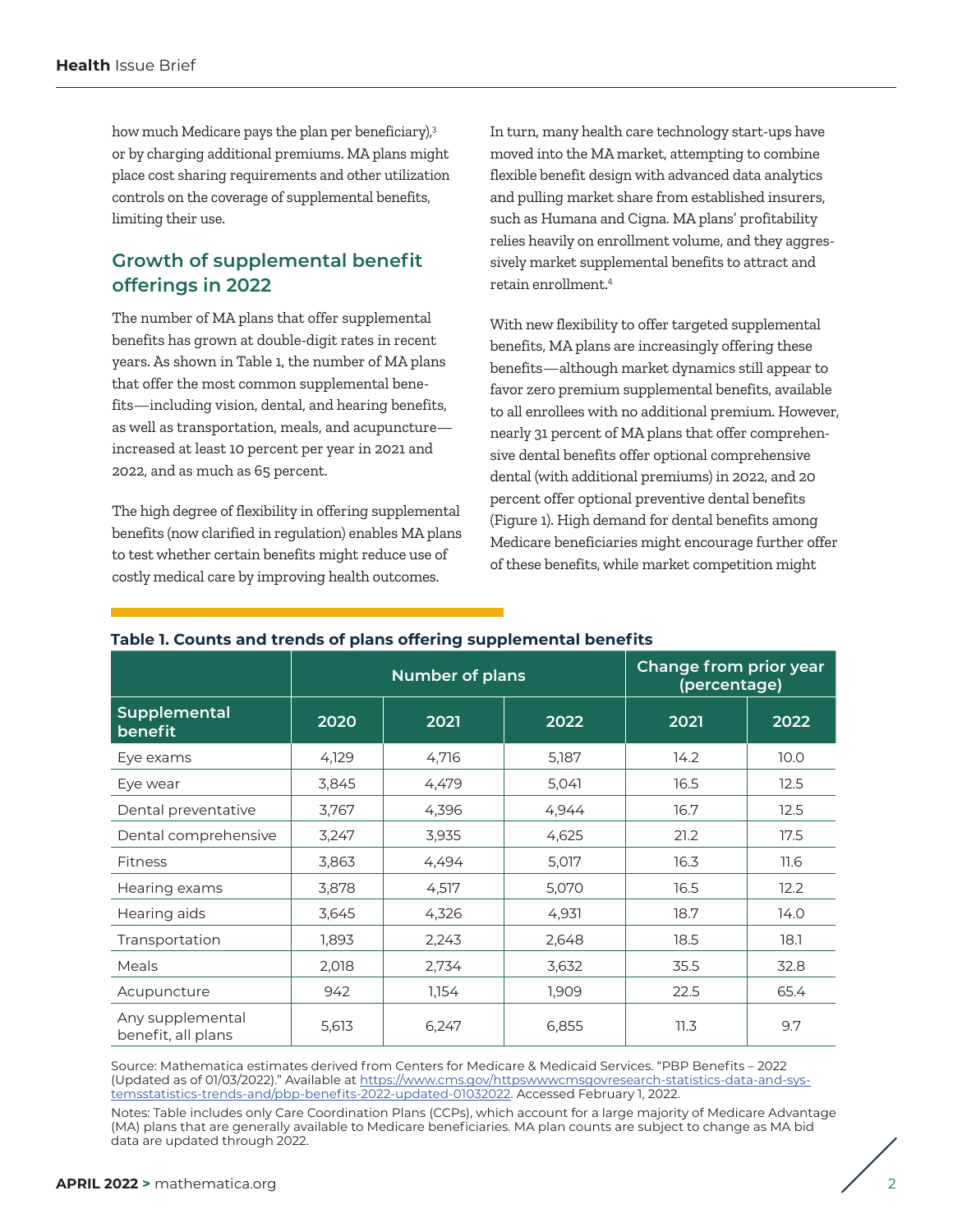

## <span id="page-2-0"></span>**Figure 1. Number of plans offering premium supplemental benefits in 2022**

Source: Mathematica estimates derived from Centers for Medicare & Medicaid Services. "PBP Benefits - 2022 (Updated as of 01/03/2022)." Available at [https://](https://www.cms.gov/httpswwwcmsgovresearch-statistics-data-and-systemsstatistics-trends-and/pbp-benefits-2022-updated-01032022) [www.cms.gov/httpswwwcmsgovresearch-statis](https://www.cms.gov/httpswwwcmsgovresearch-statistics-data-and-systemsstatistics-trends-and/pbp-benefits-2022-updated-01032022)[tics-data-and-systemsstatistics-trends-and/pbp-bene](https://www.cms.gov/httpswwwcmsgovresearch-statistics-data-and-systemsstatistics-trends-and/pbp-benefits-2022-updated-01032022)[fits-2022-updated-01032022](https://www.cms.gov/httpswwwcmsgovresearch-statistics-data-and-systemsstatistics-trends-and/pbp-benefits-2022-updated-01032022). Accessed February 1, 2022. Note: Percentages reflect the share of plans that offer a supplemental benefit while also offering that benefit as a premium benefit.

Figure includes only Care Coordination Plans.

encourage more Medicare Advantage plans to offer them at zero premium.

In contrast to the widespread offer of primarily health-related supplemental benefits, fewer than half of MA plans offer SSBCI—which might include food and produce, service dogs, pest control, and social service needs, among other benefits—in 2022 (Figure 2). Nevertheless, in light of the recent authorization for SSBCI (in 2019), offer of these benefits is expanding rapidly[.5,6](#page-3-0) At such high rates of growth, a new SSBCI offering can exceed 30 percent prevalence among MA plans within 5 to 10 years. Among benefits currently offered, food and produce have emerged as a clear priority for MA plans experimenting with SSBCI.

Wider adoption of SSBCI might depend on whether they demonstrably contribute to good health outcomes, and how they affect plan costs and enrollment. SSBCI can present important challenges that affect whether and how they are offered—including a plan's willingness to make upfront investments to manage and deliver social benefits and to integrate effectively with local health system care delivery and communitybased organizations, such as food banks, counseling services, and support for navigating social services.

MA plans with high Star ratings<sup>7</sup> (which receive higher rebates they can use to finance SSBCI) have been early adopters of new supplemental benefits,<sup>8</sup> as have been chronic condition special needs plans and plans that serve dual-eligible beneficiaries. Perhaps most importantly, early adopters tend to be older plans[9](#page-3-0) with significant experience serving beneficiaries in MA. In future years, a growing understanding of high-value benefit design and efficient implementation strategies, and development of reliable social service support vendor networks might support an even broader offering of SSBCI in MA.

### **Figure 2. Plans offering SSBCI in 2022**



Source: Mathematica estimates derived from Centers for Medicare & Medicaid Services. "PBP Benefits  $-2022$  (Updated as of 01/03/2022)." Available at [https://](https://www.cms.gov/httpswwwcmsgovresearch-statistics-data-and-systemsstatistics-trends-and/pbp-benefits-2022-updated-01032022) [www.cms.gov/httpswwwcmsgovresearch-statis](https://www.cms.gov/httpswwwcmsgovresearch-statistics-data-and-systemsstatistics-trends-and/pbp-benefits-2022-updated-01032022)[tics-data-and-systemsstatistics-trends-and/pbp-bene](https://www.cms.gov/httpswwwcmsgovresearch-statistics-data-and-systemsstatistics-trends-and/pbp-benefits-2022-updated-01032022)[fits-2022-updated-01032022.](https://www.cms.gov/httpswwwcmsgovresearch-statistics-data-and-systemsstatistics-trends-and/pbp-benefits-2022-updated-01032022) Accessed February 1, 2022. Note: Figure includes only Care Coordination Plans.